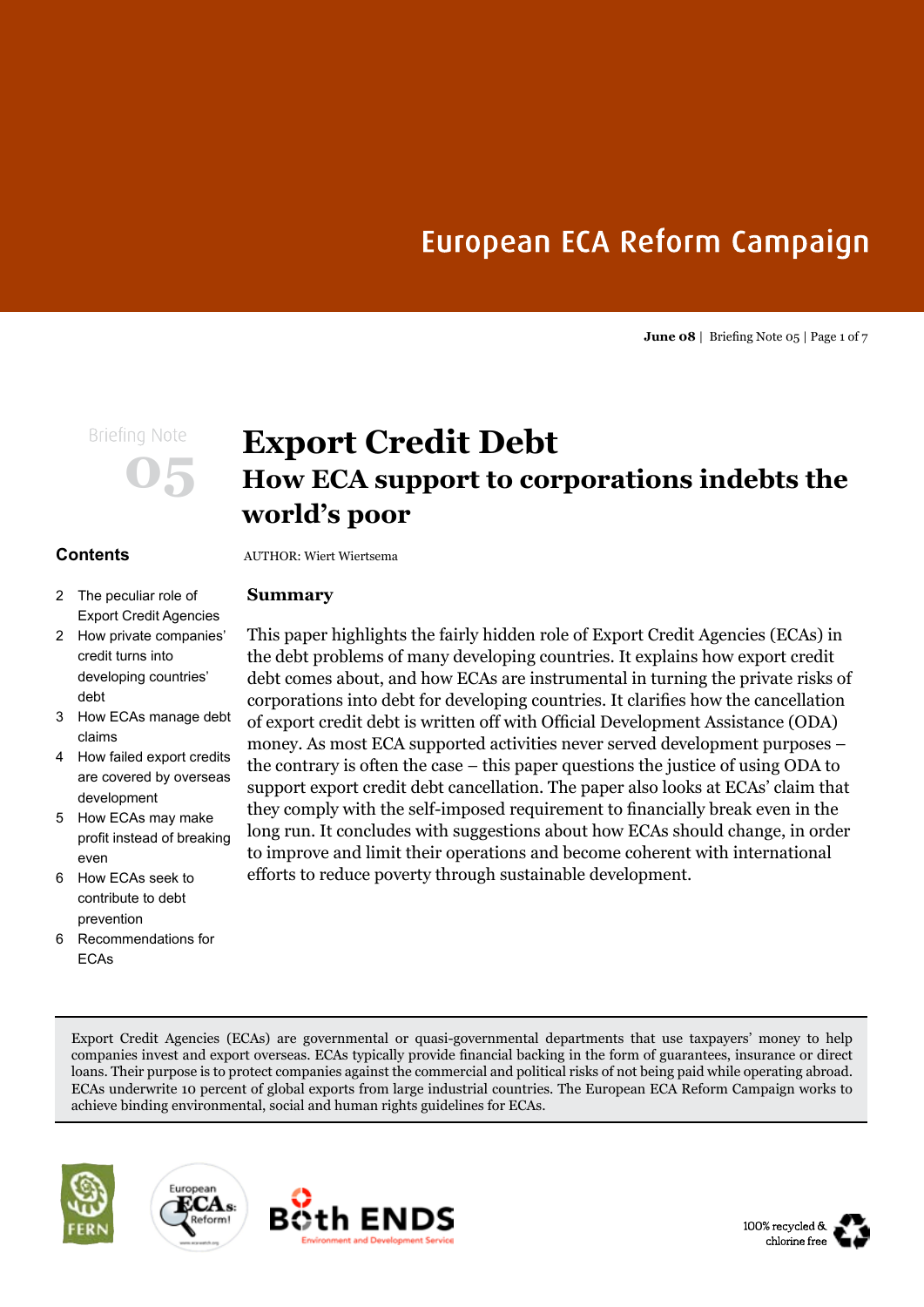### **The peculiar role of Export Credit Agencies**

Government supported – official – export credit agencies (ECAs) aim to support domestic companies in doing business abroad. Cover is usually provided for transactions with a repayment term of 2 years of more. ECAs provide cover for risks that are considered too big for private export credit insurance companies working under market conditions.

A government supported ECA can take more risks since government backing allows ECAs much more patience and leverage in recuperating arrear payments than private insurance companies would be able to afford. Due to this, ECAs tend to provide cover for socially and economically risky transactions that would never materialise without official ECA support.**<sup>1</sup>**

Most industrialised countries' ECAs have agreed to common principles within the *Arrangement on Officially Supported Export Credits of the Organisation for Economic Cooperation and Development* (OECD)**2**, which provides a financial framework and level playing field for their operations. ECAs always charge interest and/or a premium for the financial services they provide. One of the principles of the OECD Arrangement is that the participants agree to charge a Minimum Premium Rate (MPR) for the cover provided to companies. These premium rates also "shall be risk-based, shall converge and shall not be inadequate to cover long-term operating costs and losses".**<sup>3</sup>** This financial break-even-requirement has been incorporated into EU law.**<sup>4</sup>**

The WTO's *Agreement on Subsidies and Countervailing Measures* (ASCM)**<sup>5</sup>** provides the legally binding international framework for regulating government subsidies and other private sector support. It aims to minimise government support for private sector activities but does allow government support to business through ECAs. In item (k) of Annex I to the ASCM, reference is made to the OECD Arrangement, stating that export credit support to corporations in compliance with this Arrangement shall not be considered an export subsidy (which is forbidden by the ASCM). This means that it is up to the participants of the OECD Arrangement themselves to define how much support from their ECAs is permissible within the WTO.

The purpose of ECAs is to support domestic companies without any specific reference to sustainable development or poverty

reduction. This leaves ECAs able to provide backing for projects that would not receive funding from development institutions such as the World Bank. Serious negative environmental and social impacts of ECA supported activities are often held to account by investigations of project-affected communities, their organisations and NGOs.**<sup>6</sup>**

## **How private companies' credit turns into developing countries' debt**

ECA support provides companies in industrialised countries with the certainty of obtaining the revenues they anticipate from their business ventures abroad by compensating the company if a business partner in a developing country does not pay. In other words, the ECA takes over all the risks that the private company would otherwise hold. A company that has a business agreement with a private counterpart in a developing country may also use the government supported ECA to exert pressure on the developing country's government to fulfil that agreement.

In general, the conditions attached to ECA supported transactions are not publicly disclosed. The claims made by ECAs are often accepted by developing country governments out of concern about the possible damage to trade and investment relations with industrialised countries. ECA claims may also be supported by what is known as a *sovereign counter guarantee* from the developing country government. This is an official declaration that the host government will assume responsibility for defaulting private sector transactions. There are also cases when bilateral trade or investment agreements include the protection of ECAs. What all of this means is that ECAs have the unique ability to pass the original risk of a private company on to host governments in developing countries. In other words, ECAs make it possible to turn business risks of private companies of industrialised countries into public sector debt of developing country governments.

In order to exercise their debt claims, ECAs have specific collection or recovery departments.**7** These departments apply pressure on host country governments to negotiate and enforce repayment schemes for export credit debt. Debt collection and recovery activities are shrouded in secrecy, so it is hard to establish how these departments operate in detail. One can assume however that debt collection departments maintain extensive databases







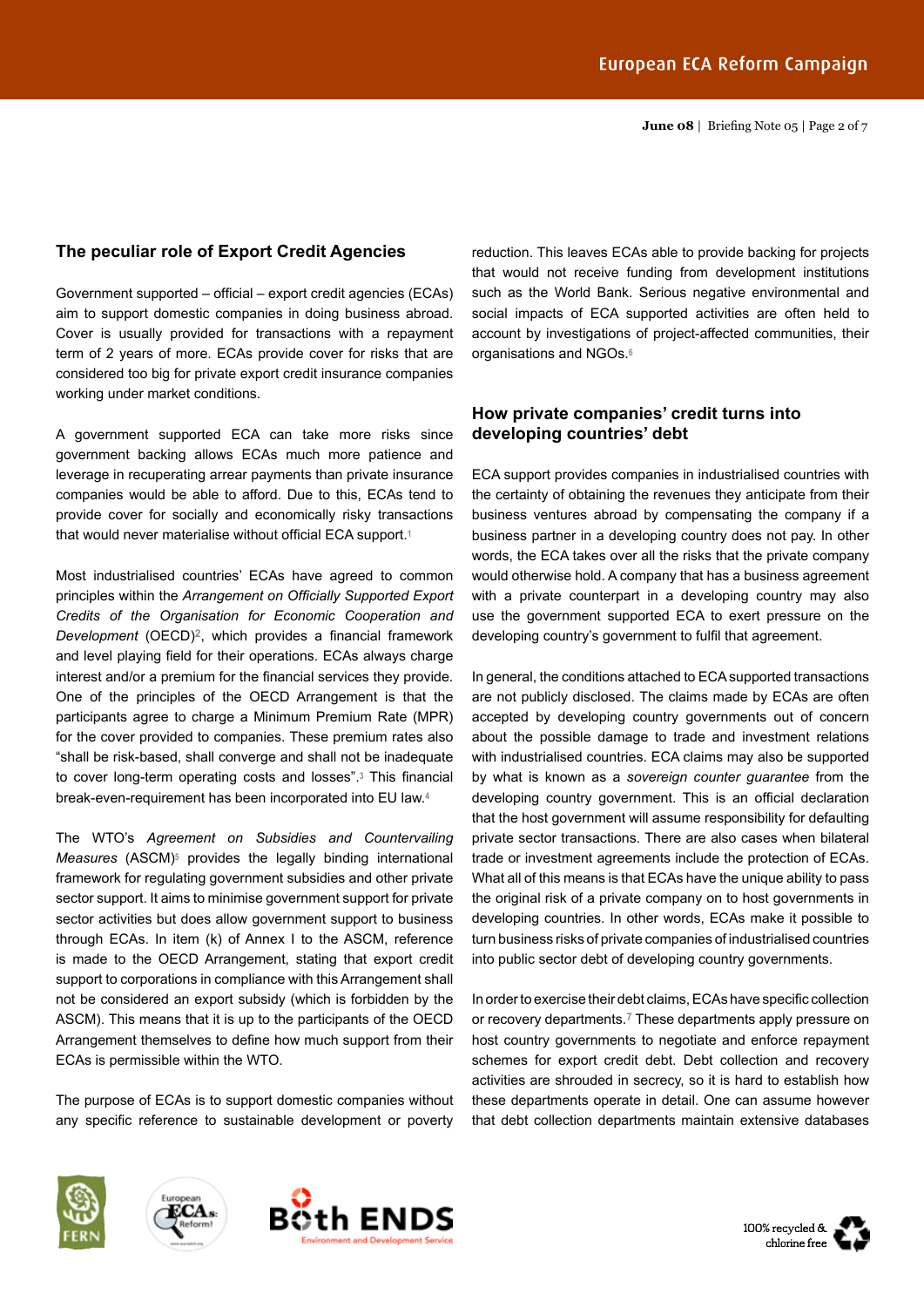**June 08** | Briefing Note 05 | Page 3 of 7

with information on companies and countries, in addition to the detailed records on all their debt claims. Whilst indebted countries are not making any payments, they accumulate large amounts of interest and fines for arrears.**<sup>8</sup>**



### **Debt collection and transparency**

**Hardly any information on debt collection departments of ECAs is publicly available. Except for aggregate figures on the recoveries made, annual reports of ECAs hardly reflect on their efforts in this field.** 

While it is understandable that information on individual transactions and companies is subject to regulations regarding commercial confidentiality, it is not clear why information on closed cases remains shrouded in secrecy. Such information is essential to be able to establish insight into reasons for defaulting.

Indeed, failed cases in particular should be made public so as to be able to see what went wrong in providing cover. Such information would be helpful in improving the policies and criteria that determine the approval of new applications, and diminish the likelihood of ECAs providing cover for socially and economically high-risk transactions.

obtain but most debt statistics**<sup>9</sup>** indicate that it fluctuates between

30-40 per cent of the total official public sector debt.

#### External official debt (million US\$) of all aid recipients at the end of 2002 (source: OECD)

It is common knowledge that the debt burden of many developing countries is one of the most pressing obstacles for their development. Although ECAs are important creditors, they are not very forthcoming in acknowledging their co-responsibility for such problems. Indebted developing countries are left to negotiate the rescheduling or cancellation of their debts, not with the individual ECAs, but with all creditors collectively. This happens at the *Paris Club*, an informal group of 19 industrialised creditor countries hosted at the French Ministry of Finance. As ECAs manage most of the bilateral debt claims, they are key participants in the delegations of *Paris Club* member states.

Since 1983, the total amount of debt covered in agreements decided by the *Paris Club* or ad hoc groups of *Paris Club* creditors has been \$505 billion.**10** The table below shows that within this, exceptional peaks occur, usually as a result of one or more countries receiving very substantial cancellation agreements. The most recent peaks happened in 2004 and 2005, for the most part explained by agreements on the cancellation of export credit debt of Iraq (2004, US\$ 38 billion) and Nigeria (2005, US\$ 30 billion).



Source: Paris Club





**How ECAs manage debt claims**





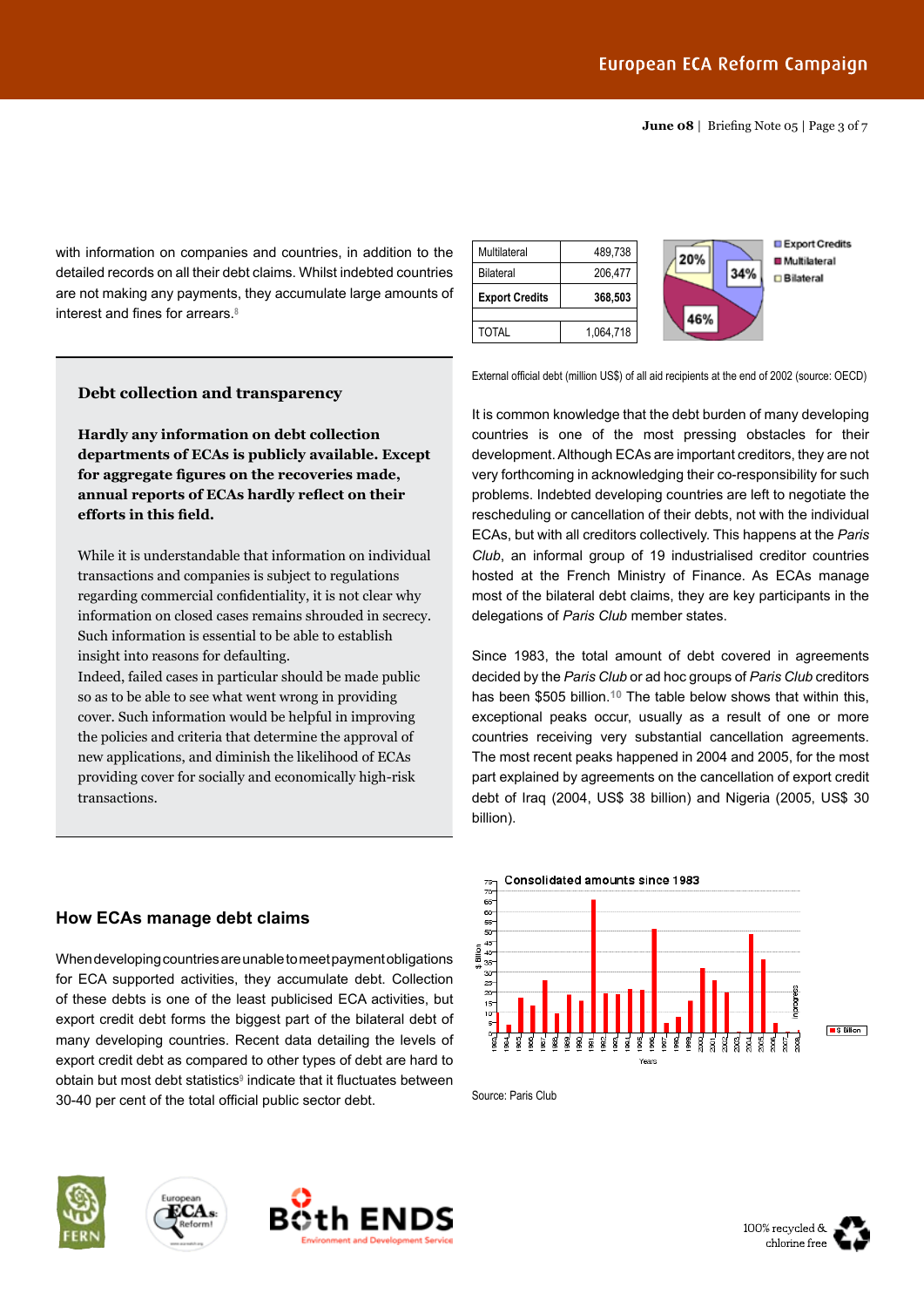**June 08** | Briefing Note 05 | Page 4 of 7

#### **The Paris Club: a cartel of creditor ECAs**

**The Paris Club describes itself as an informal group of official creditors whose role is to find co-ordinated and sustainable solutions to the payment difficulties experienced by debtor nations. Paris Club creditors agree to reschedule debts due to them. Rescheduling is a means of providing a country with debt relief through a postponement and, in the case of concessional rescheduling, a reduction in debt service obligations.**

Working on the assumption that borrowers are duty bound to pay back their loans, the Paris Club operates as a cartel of creditors - particularly ECAs - aiming for the maximisation of the returns on debt financing. As an independent arbitration mechanism for solving international debt disputes is dearly missing in the international financial architecture, the Paris Club sits as a judge in its own cases.**<sup>11</sup>**

Debt treatment agreements at the Paris Club require the consensus of all its Member States. Its decisions typically are political compromises. Geo-politically important indebted countries usually receive better deals than countries with comparable debt problems but less political clout. In the case of Iraq, for example, the US government advocated a 100 per cent debt cancellation, while other governments advocated a cancellation of not more than 60 per cent. The Paris Club decided for a compromise of 80 per cent cancellation, and a rescheduling of the remaining 20 per cent. In the comparable case of Nigeria the compromise was to grant a cancellation of only 60 per cent with the other 40 per cent to be completely repaid by the Nigerian government. Political motives rather than a sense of economic justice and fairness appear to be the guiding principles to Paris Club deals.

All Paris Club agreements require indebted countries to accept and implement macro-economic restructuring and liberalisation programmes as directed by the International Monetary Fund (IMF). The political price of a Paris Club deal is that the sovereign freedom of developing countries to prioritise public expenses for sustainable development is very much restricted.

# **How failed export credits are covered by overseas development**

So what happens if debt is cancelled? For the creditor country, this means that export credit debt claims are removed from the balance sheet of its ECA. One of the problems with this is that the writing off is done for the nominal value of the debt rather than the much more realistic market value – the price that the debt would fetch in the debt market (usually 10-30 per cent of its nominal value). The nominal value includes all the registered arrears and interest, even though the ECA is very well aware that it will never be able to recuperate this accrued amount in full. Nevertheless the ECA writes off the full nominal value of the debt in case of debt cancellation.

In addition to this, ECAs do not write off these artificially high amounts of debt cancellation at their own expense. All OECD countries - with the possible exception of Norway and Switzerland**<sup>12</sup>** - report such expenses as Official Development Assistance (ODA). According to international regulations developed by the Development Assistance Committee (DAC) of the OECD**<sup>13</sup>**, this is allowed unless the debt originates from support for military transactions.**<sup>14</sup>**

The knock on effect of this is that since the recent peak years of 2004 and 2005, the huge amounts of export credit debt cancellation have been translated into a substantial chunk of the ODA-budgets of OECD countries. For example, the Netherlands has a fixed annual ODA-budget of 0.8 per cent of its GDP, and the cancellation of export credit debt ranges between 5 and 12 per cent of this budget. Of the total Dutch aid for Africa, debt









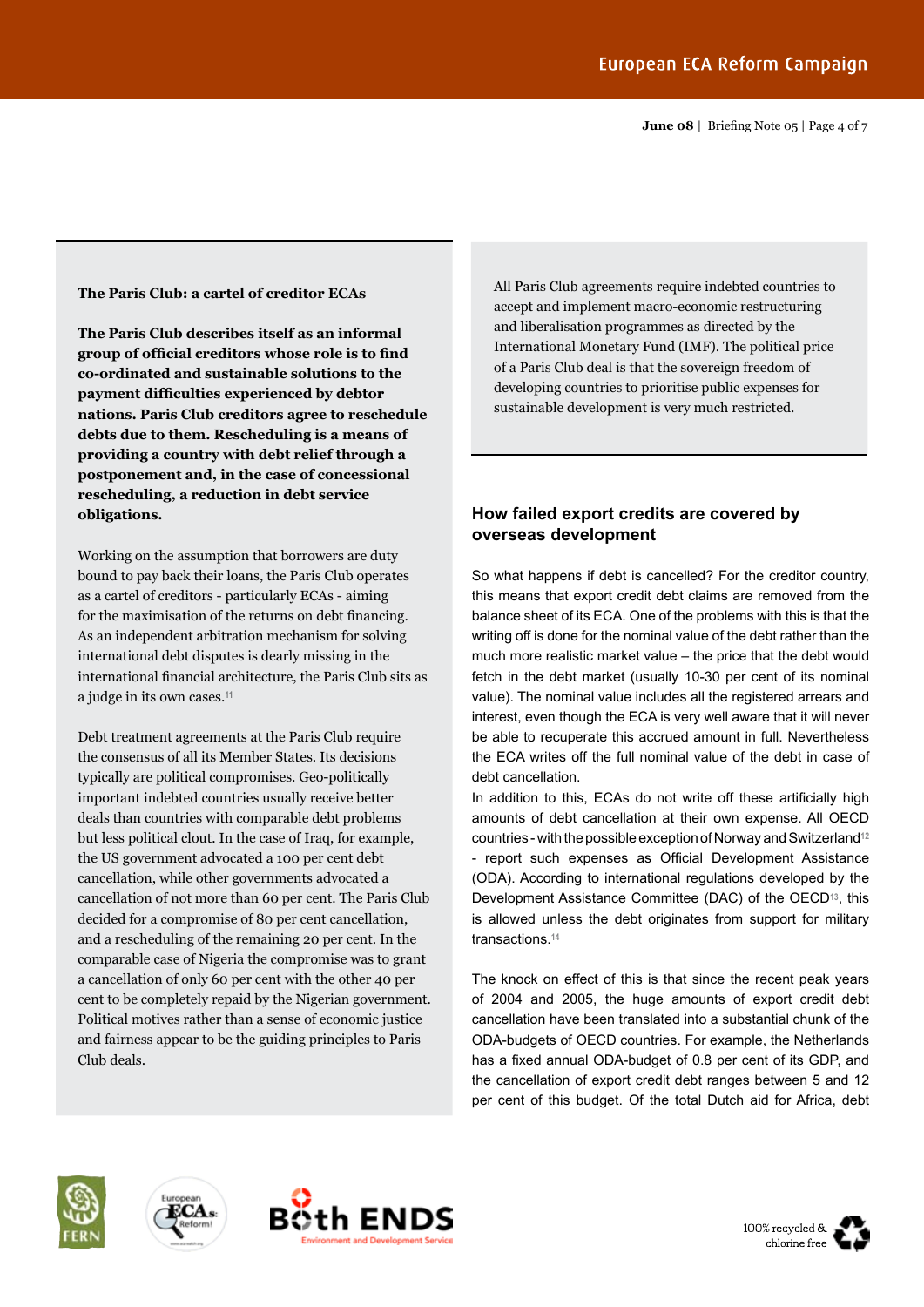**June 08** | Briefing Note 05 | Page 5 of 7

cancellation counted in recent years as high as 19 per cent.**<sup>15</sup>** Despite aid budgets increasing, the substantive amounts of cancelled export credit debt resulted in materially less money being available for regular aid programmes.**<sup>16</sup>** Similarly, many other OECD countries are reporting more ODA expenses, while at the same time their material commitments for regular aid programmes fall behind earlier promises.**<sup>17</sup>**

The cancellation of export credit debt emerges as the main source of increased aid budgets. As most ECA supported activities never aimed to serve development purposes, offsetting the loss with ODA is hard to defend.

# **How ECAs may make profit instead of breaking even**

As outlined in the first chapter, the OECD, WTO and EU's legally binding regulations require that ECAs break even in the long run. They are not meant to make profit. The most important guidance they are given for how to comply with this requirement is the *Knaepen Package* which complements the Arrangement of the OECD.**<sup>18</sup>** Its main aim is to ensure that the interest and premium charges of ECAs cover the credit risk and the long term operating costs and losses. A working group of experts determines and establishes the Minimum Premium Rates (MPRs) to be charged by all ECAs by reviewing the classification of countries according to the perceived risks of doing business there and comparing these data with the financial services offered by ECAs. Given the regular variations in the MPRs it is quite remarkable that there is no internationally agreed reporting mechanism in place that allows for the monitoring of the compliance of ECAs to their break-even-requirement.**<sup>19</sup>**

The theory of the break-even-requirement is that the losses of an ECA are in the long run to be balanced by its profits. This would result in the following equation:

*premiums + interest + recoveries = operational costs + debt cancellation*

ECAs' only costs are its operating costs and any losses due to debt cancellation following *Paris Club* Agreements. As outlined above, these debt cancellations are high due to the use of the nominal value of the debts, rather than their market value. The break-even-requirement should thus boost the income side as well. Since premiums and interest levels are determined by factors outside the direct control of ECAs, their decision to cancel debt at nominal value may work as an incentive to boost recoveries from countries facing arrears.

#### **Key data of Dutch ECA Atradius DSB for 2006**





The key data of the Dutch ECA Atradius DSB show that in comparison to the premiums received by this ECA, recoveries are a very significant source of income. However, the political reality that ODA covers debt cancellation means that the ECA can defer losses and does not suffer when export credit debt is cancelled. In other words, one could say that ECAs are actually subsidised by ODA-budgets. This changes the break-even equation so that in reality it looks like this:

#### *Premiums + interest + recoveries + ODA subsidies = operational costs + debt cancellation*

To break even, the only costs that the premiums + interest + recoveries then need to take care of are the operational costs. This means that ECAs do not just break even - they are likely to make substantive profits.

The shadowy nature of ECAs mean that it is not possible to suggest the sorts of profits that they do make. Only a full cumulative results assessment that includes the oldest claims still on ECAs' books would allow for the drawing up of a realistic balance sheet. Such a results assessment should be transparent enough to allow for an independent accountant's review. As long









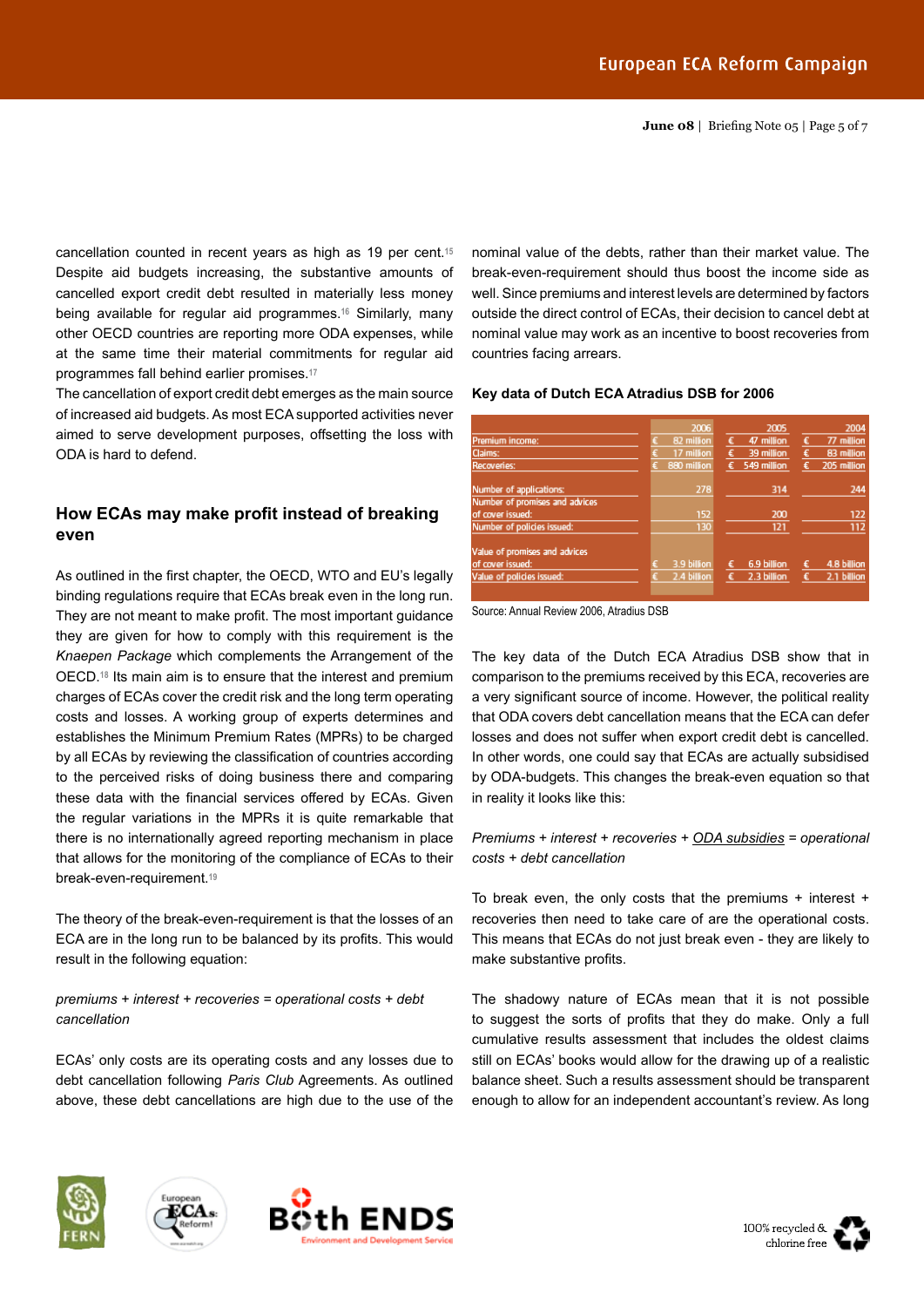**June 08** | Briefing Note 05 | Page 6 of 7

as ECAs do not publish independently verified annual accounts including transparent balance sheets this question will still be valid: do ECAs comply with their legally binding requirement to break-even or are they actually raking in profits?

# **How ECAs seek to contribute to debt prevention**

In addition to putting an end to the use of ODA to pay for export credit debt cancellation, and promoting compliance to the breakeven-requirement, it is also important to prevent new export credits turning into more unpayable debts. ECAs acknowledge a certain responsibility in this regard.

Until recently, the ECAs of OECD member countries committed to a statement of principles**<sup>20</sup>** designed to discourage the provision of officially supported export credits for 'unproductive' expenditures in Heavily Indebted Poor Countries (HIPCs) and International Development Association (IDA)-only countries.**<sup>21</sup>** 'Unproductive' expenditures referred to transactions that are not consistent with these countries' poverty reduction and debt sustainability strategies and that do not contribute to their social and/or economic development. The statement never intended to preclude export credit support for military transactions, as military equipment may be considered legitimate to the debtor country's national security or required to combat activities such as the drug trade, smuggling or piracy.

In early 2008, OECD member countries adopted a new set of principles and guidelines**<sup>22</sup>** to ensure that loans supported by their ECAs are in line with more general sustainable development objectives. The latest principles and guidelines not only aim to prevent export credit support for unproductive expenditures. They aim to promote lending that supports the economic and social progress of a borrowing country without endangering its financial future and long-term development prospects. Members of the OECD's Export Credit Group (ECG) pledge to observe the minimum concessionality requirements of low-income countries (LICs) to the IMF and to the International Development Association of the World Bank.

The provision of official export credits should also take into account the results of the most recent IMF/World Bank countryspecific debt sustainability analyses (DSAs) conducted within the joint Debt Sustainability Framework (DSF). Larger transactions with a repayment term of more than two years are required to be in line with host government's borrowing and development plans. The secretariat of the ECG is in charge of sharing relevant data on the official export credits provided to LICs with IMF and World Bank staff on an ongoing basis. It is noted in the new principles and guidelines that much of the operational details remain subject to further discussions, which may also include non-OECD members and private creditors.

Many development NGOs have expressed severe criticism of the DSF.**<sup>23</sup>** A key issue is that the DSF does not really take into account the needs for development finance that many of the poorest countries in the world have (e.g. to finance the Millennium Development Goals). Many of these countries could benefit more from receiving grants, rather than credits. But to make such grants happen, ODA-levels of most OECD countries need to be increased substantially.

The implication of a shift to grants only for LICs also implies that new credits should not be issued. In other words, ECAs should not be allowed to fund business transactions in such countries. Such a move could be easily justified given the absence of development in ECAs' mandate. Further justification comes from the fact that ECAs do not provide irrefutable evidence that their operations are not subsidized by ODA. In these circumstances ECAs do not have a role in many developing countries.

## **Recommendations for ECAs**

To put an end to a system where the world's poor pay for the cancellation of export credit debt, ECAs should urgently:

1. Stop reporting the cancellation of export credit debt as ODA. 2. Publish verifiable cumulative assessment reports showing how they comply with the legally binding break-even-requirement.

A transparent implementation of these two recommendations would generate the necessary political space for dialogue with other stakeholders on effective measures to contribute to preventing new credits turning into new unpayable debts.